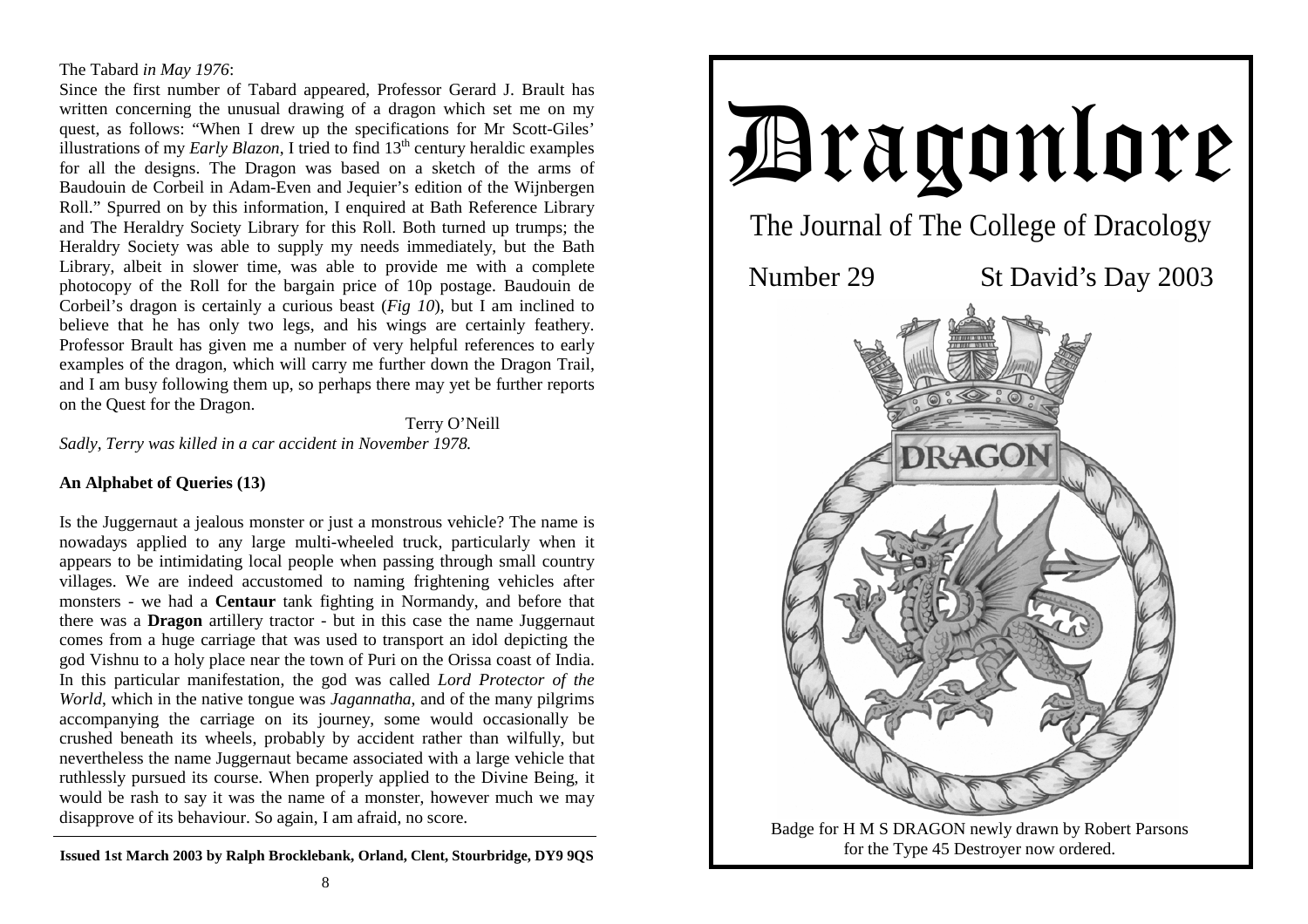### **The College of Dracology for the Study of Fabulous Beasts**

Now that we have at last caught up with our cover date, not perhaps as soon as had been hoped, the date of issue (on the back page) will in future coincide with that on the front page. So, no more p-words. We shall not say "published" because Dragonlore is circulated privately to members and friends, thus avoiding registration fees, copyright restrictions, subscription lists and other hassles. The College of Dracology is possibly a somewhat pretentious title (though I could not resist the assonance) for a group of those who believe that the study of dragons and other fabulous beasts, including heraldic monsters but not limited to them, is a worth-while pursuit, to be undertaken with a degree of seriousness and academic responsibility, which is not to say that it should not be great fun. Membership is open to all who hold such a belief, whether actively engaged or not. From the nature of the subject matter, research will be conducted mainly in the spheres of literature and art history, though some knowledge of zoology may prove helpful.

So, who are the members? Dracologists fall into three classes:- 1) those whose names have appeared in these pages; 2) those who have sent in material that has not as yet appeared; and 3) those who have until now sent in nothing. (*A list of names is at hand, but there is not enough space for them in this issue. Should you not wish your name to appear in the next issue, please send word at once!*) We might consider as Masters of Dracology those who have published important contributions to the subject, and as Honorary Masters those who have so published without being in contact with the College, such as John Cherry, Joe Nigg, JK Rowling or Karl Shuker. We shall endeavour to review all such work and to follow up any original insights or explorations of unresolved matters without necessarily repeating in detail what is readily available elsewhere. There is scope for all our members to contribute as much as they feel able.

*The badge for HMS DRAGON (on the cover) is the same in content as the old badge shown in No 23, but with new art-work, as Thomas Woodcock, Norroy and Ulster King of Arms and Admiralty Adviser on Heraldry, kindly explained. The old pentagonal shape, once used for Cruisers, is now reserved for ships of the Royal Fleet Auxiliary, and all Royal Navy ships now have circular badges. The dragon is the standard College of Arms depiction of a Welsh Dragon; compared with the one shown in No 19, p 2, the only difference seems to be the spurs added to the back legs, apart from the fact that it is gold on a red field instead of red on gold, so still not a truly Welsh Dragon. Other ships in the class are to be Daring, Dauntless, Defender, Diamond and Duncan.* 

*Heures di Duc de Bery* of 1415, but he only has two legs - as most of the early dragons do. It is holding its head at an odd angle because St Michael has just hit it a good swipe with his fiery sword (*Fig 4*). About the same time a four-legged type appears in the Book of Hours of Marichal de Bouciout, being pegged to the ground by St George's lance (*Fig 5*).

H.S.London found the earliest heraldic use of the dragon was in the time of Richard II who had a cup engraved with the impaled arms of the King and the Emperor, with dragons. Henry VI in his seal for the Principality of North Wales had two four-legged dragons who support the shield on their backs, and grasp a large ostrich feather in one set of claws. Jean de Luxemberg in 1440 is shown with a splendid dragon crest of the batwinged variety (*Fig 6*).

The first appearance of a dragon on a shield that I have found is in the attributed arms of Uther Pendragon, in Harleian MS 2167 of about 1460, which shows a two-legged monster of the kind we would call today a wyvern, but which was certainly intended as a canting charge for Pendragon (*Fig 7*).

Peter Le Neve's book a little later (about 1480) gives the arms of Blossum as *Gules 3 dragons Ermine* and these have all but one of the characteristics of the modern dragon: bat wings, four feet, barbed tongue and spinal ridge, but lack the barbed and twisted tail (*Fig 8*). A few years later, and the dragon takes his place as one of the Royal Supporters in much the form we know today (*Fig 9*).

The Quest is still unfinished. I have yet to discover where Brault found his feathery leonine dragon, but travelling is the best part of the journey, and the encounters on the way may well surpass the pleasures of arrival.

Terry O'Neill (illustrated by the author)

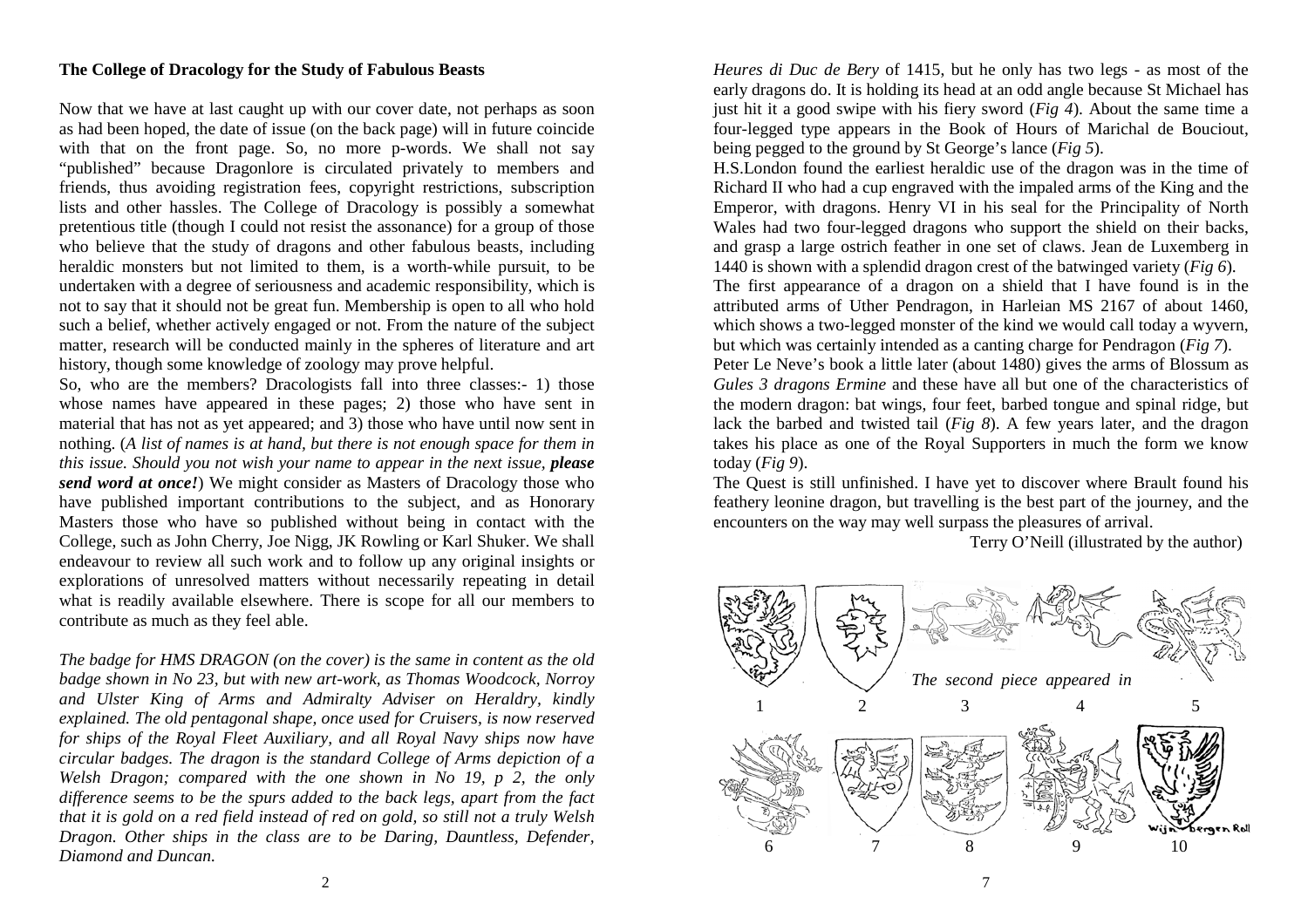a 15<sup>th</sup> century embroidered Badge of the Order of the Dragon, an Order of Chivalry founded in 1408 by King Sigismund of Hungary to combat the infidel. This dragon is not biting his tail, but has it wrapped around his neck, so he still makes the circular form that symbolizes eternity. The strange formation on his back may be folded wings, and is overlaid by a form of cross. Further information on this Order would be welcomed.



#### **IN QUEST OF THE DRAGON**

*Roland Symons has sent some reprints from early numbers of* The Tabard*, the Newsletter of the City of Bath Heraldry Society, with essays by the late Terry O'Neill. These show that although the standard of scholarship in the field of dracology has always been high (and often repeats earlier work!), there have been great advances in the technology of producing newsletters. Terry's own sketches made to illustrate his work have been used, but we have taken the liberty of editing the text to remove misprints. The first piece comes from the issue of January 1975:*

My search began when reading Gerard Brault's "Early Blazon". I was puzzled by two figures on page 94 of his book. They looked like this :- (*Fig 1, Fig 2)* and I took them to be some variant of the Lion-based monsters such as the Griffon, Opinicus, Tyger, and so forth. I was therefore somewhat surprised to find on reading further that these arms were a Dragon and a Dragon's head. This led me to think about Dragons in heraldry, and when I cast my mind back I could not recall a dragon earlier than the Tudor supporter of Henry VII such as we see over the west door of Bath Abbey.

Mediaeval Bestiaries of the  $12<sup>th</sup>$  century call the Dragon "The biggest of all serpents, its strength is not in its teeth but in its tail. Even the elephant is not protected by the size of its body, for the dragon lying in wait near paths along which the elephants usually walk lassoes them with its tail and destroys them by suffocation." Here is a picture (*Fig 3)* showing one doing so, the artist's idea of the elephant is a little wide of the mark, but the dragon is shown as a long-necked snake-tailed creature with feathered wings and two feet. When we visited the Temple Church, London, we found just such a feathery snaketailed dragon lying under the feet of a tomb effigy dated c 1280. The earliest example of the modern batwinged dragon I have found is in *Les Tres Riches* 

## **A Feast of Dragons**

On Saturday 15<sup>th</sup> February 2003, Ben Elliott addressed the Chiltern Heraldry Group at White Waltham on the subject of **The Biblical Origin of Dragons in Christian Art**, a development of the theme he wrote about in *Dragonlore No 26, illustrated with a wealth of slides taken from a wide variety of sources.* One picture in particular caught my attention, showing the old serpent

tempting Eve in the Garden of Eden before he was cast out to crawl on his belly for the rest of his life, and therefore still with four little legs (*drawn here from memory*). Interestingly, an Israeli palaeontologist has argued that some early snake fossils he has examined suggest that they evolved from lizards in the sea and not in burrows as was widely supposed, and that



they did have little legs, perhaps lots of them. Some pythons today have a mode of locomotion which is similar to walking on the tips of their ribs, centipede-like, although the ribs are of course covered by skin, but they can advance thus in a straight line without curving from side to side as most snakes do. So, early serpent-dragons living in the water and losing their legs? Maybe the Bible was not so wrong, after all!

Another striking image in Ben's talk showed a dragon vomiting forth a river, and the thought occurred to me that at a later date this might have been misunderstood as breathing fire, as it was an outline drawing without colour. There were several pictures of Ketos the Water-Monster, including one of the constellation, part of the group with Perseus and Andromeda (and not to be confused with Draco) and numbers of dragons and wyverns from bestiaries and early heraldic seals. Among the appreciative audience of some thirty heraldists were no fewer than eight dracologists.

Afterwards, Ben recommended the book **Somerset Dragons** by Brian Wright (Tempus, Stroud 2002) which gives an excellent summary of the origin, history and appearance of dragons in folk-lore, church carvings and stained glass, inn signs and the like in this ancient county. There is a bibliography of 95 titles covering a wide field of relevant topics. It is very well illustrated, with 26 plates in colour and lots of black-and-white pictures, including several depictions, carved, painted and worked in tapestry, of the arms of Somerset County Council {*see issue No 1*). On the title page is a version of this little